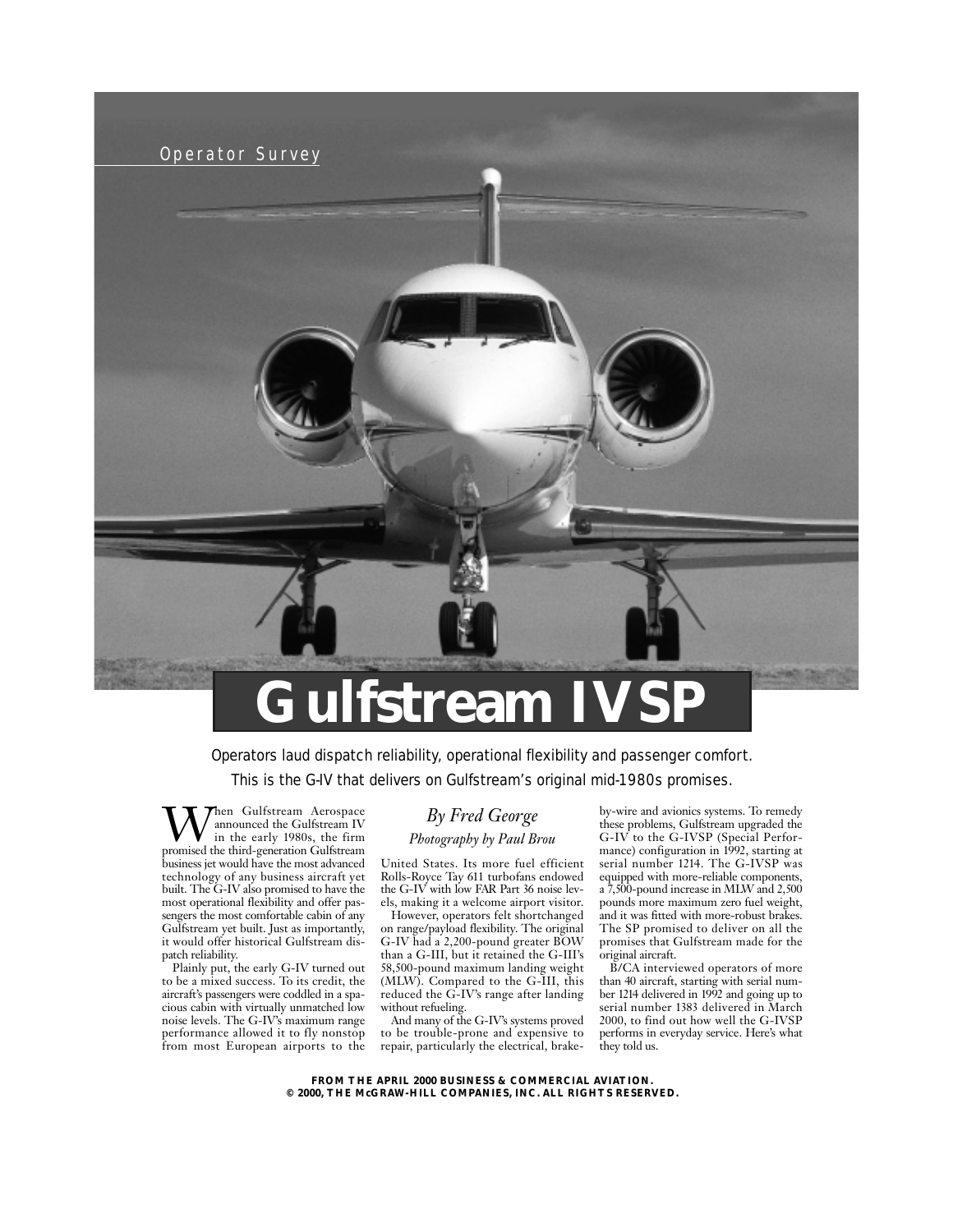#### Best Features

The G-IVSP is an aircraft that delivers on its promises, according to operators. They cited dispatch reliability as one of the aircraft's best traits. The operators said this results from the nearly flawless performance of the Rolls-Royce Tay 611-8 turbofan engines, sufficient systems redundancy and a comprehensive Minimum Equipment List that provides dispatch flexibility with inoperative equipment.

"It's been a wonderful airplane. It never breaks, knock on wood," commented Duane Rice, chief pilot for Fort Lauderdale, Fla.-based Southern Aircraft Services.

"It's the best overall [large cabin business] airplane on the market today. claimed Dick Chartrain, JCPenney's chief pilot.

"It's too perfect. The G-IVSP comes right out of the factory and runs and runs and runs," lauded John Messina, president and chief pilot of Burbank-based Avjet Corp., an aircraft management and charter company.

"Our passengers love the airplane. It represents home and security to them when they're traveling overseas," explained another operator regarding the G-IVSP's dispatch reliability.

Virtually gone are the problems with the Bendix AC power converters, devices that convert the 115 VAC, variable frequency output of the AC generators into 115 VAC, 400 Hz power for use by the aircraft's systems, operators said. On the G-IVSP, Gulfstream replaced the technically sophisticated brake-by-wire system with a conventional hydro-mechanical analog braking system, resulting in almost maintenance-free operation. In addition, the more-robust Dunlop carbon-carbon wheel brakes reduce stopping distances by 13 percent and they last longer, making them less expensive to maintain than the original G-IV wheel brakes.

The Honeywell SPZ-8000 boxes fitted to early G-IVSP aircraft and the upgraded SPZ-8400 avionics on serial number 1253 and subsequent aircraft are highly reliable, including the DU880 EFIS tubes.

Operators also praised the G-IVSP for operating flexibility. Many said they routinely tanker fuel, taking advantage of low fuel prices at certain airports or allowing them to tap into their own fuel farms for many work-a-day roundtrips. After a stopover at max landing weight, for example, an unrefueled G-IVSP can fly more than 3,000 miles and land with NBAA IFR reserves, according to Jeppesen DataPlan.

Multiple leg trips without refueling also are a strong suit of the aircraft. For example, a G-IVSP with eight passengers can



*The G-IVSP's 66,000-pound max landing weight is made possible by more-robust rolling stock and wheel brakes, plus recalibrated main landing-gear strut damping.*

depart from White Plains, N.Y., fly to Chicago Palwaukee, then Kansas City International, then Washington National and back to White Plains on one tank of fuel, according to Jeppesen DataPlan. That's emblematic of the 53-percent better range/payload flexibility than that offered by the original G-IV.

Excellent runway, climb and cruise performance, long a virtue of Gulfstream aircraft, often were mentioned by operators. With the G-IVSP's sporty 2.69 weight-tothrust ratio (the best in class), operators

feel comfortable operating out of 5,000 foot runways on most trips, then being able to climb directly in the low forties and cruise at 0.80 to 0.83 Mach. According to the B/CA *Purchase Planning Handbook,* a G-IVSP with four passengers on board needs only 3,500 feet of runway for takeoff on a 1,000-nm trip. Its landing distance, with four passengers and NBAA IFR fuel reserves, is less than 2,700 feet.

Many operators also like the G-IVSP's handling qualities, although they are accompanied by relatively heavy control forces. Crosswind handling characteristics received praise by some operators because of the generous yaw control authority provided by the large rudder.

Cockpit automation is another of the aircraft's virtues. Most all the flying chores are handled by the Honeywell integrated avionics, except for takeoff and landing. Pilots report they use the onboard performance computer to calculate runway performance, proper thrust settings and optimum cruise performance. The autothrottle system manages thrust adjustments from the beginning of the takeoff roll to shortly before landing flare. The versatile and powerful FMS provides automatic lateral and vertical flight guidance for most phases of flight, including threedimensional guidance for published nonprecision instrument approaches.

Operators said their passengers praise the G-IVSP for cabin comfort and low interior noise levels. "Our passengers like the cabin comfort and the interior layout," said John Skelton, chief pilot of The Southern Cos., expressing the feelings of



*The Rolls-Royce Tay 611 engines received "A+" ratings from most operators, because of reliability and low maintenance requirements.*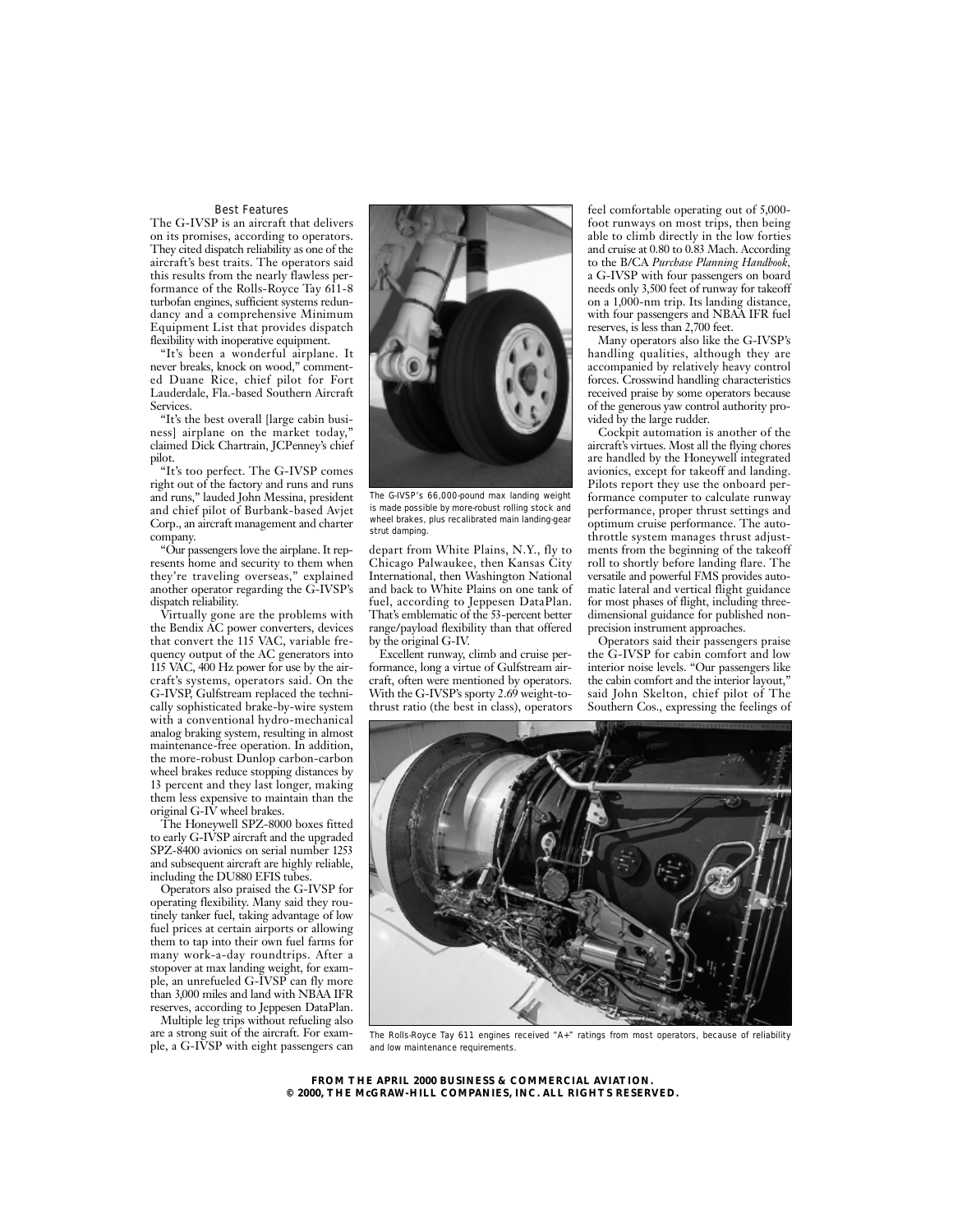many other operators contacted by B/CA. One reason is the 33.8-foot-long cabin, measured from the aft side of the radio racks to the rear lavatory/baggage compartment bulkhead. The G-IVSP, with the longest cabin in this business aircraft class, easily accommodates three seating areas, an aft galley and one or two lavatories.

Low cabin vibration and ambient noise levels also are appreciated by passengers. This results from the acoustical isolation of the Rolls-Royce Tay engines from the airframe and the 7,000-pound outfitting allowance made possible by the G-IVSP's 49,000-pound maximum zero fuel weight — 4,000 pounds more than the original G-IV. The relatively large outfitting allowance allows plenty of noise-deadening insulation to be installed during the completion process.

Moreover, operators frequently exceed the  $7,000$ -pound allowance by  $500$  to  $1,000$ pounds, or more, by loading up their aircraft with optional avionics and airborne office systems, with little impact on everyday range/payload flexibility. The U.S. Air Force, for example, loaded its USAF/Gulfstream C-20 aircraft with extra communications gear and other equipment, boosting the BOW to 45,600 pounds.

#### **Shortcomings**

While operators weren't shy about praising the G-IVSP, they didn't hesitate to point out its shortcomings. "The metal work isn't as good as it was on our G-II and G-III aircraft," one operator commented. "While our G-IVSP was still green, we saw uneven rivet patterns, rip-



*The G-IVSP has a 7,500-pound max landing weight increase, compared to the original G-IV, enabling operators to tanker less-expensive fuel for multiple leg trips.*

pled skin sections and fasteners of different sizes," Gary Sanders of Gannett noted.

Many operators said that the cockpit was cramped. "We surely could use an extra 12 inches of legroom, like pilots have in the G-V," Ed Boyken, chief pilot for Meridian, Miss.-based Peavey Electronics, told B/CA, echoing the comments of others. Several operators also said that the pilot seats were uncomfortable on long trips, no doubt in part due to the perceived lack of legroom. And some operators remarked there was insufficient chart and navigation publication room on the



*Operators said the SPZ-8000 avionics package (SPZ-8400 for serial number 1253 and subsequent) was quite reliable and capable. As shown in this photo, few opted to install the optional Honeywell-GEC Marconi HUD 2020.*

flight deck. (Gulfstream officials point out that the IPECO crew seats are available with a variety of seat cushions that can make them fit individual pilots better than the standard cushions.)

Gulfstream's traditional avionics racks located in the vestibule are the main reason that the cockpit is cramped. However, there is little room to relocate the avionics boxes under the floor because of wiring harnesses, control linkages and ducts, according to Preston Henne, Gulfstream's senior vice president, programs.

A new generation of more-compact avionics boxes might result in smaller avionics racks in the G-IVSP, thereby freeing up room for a longer cockpit, according to Henne. Gulfstream has no plans to change the current avionics configuration.

#### How Operators Use Their Aircraft

While the G-IVSP has a tanks-full, MTOW range of more than 4,000 miles, few operators use this capability routinely. The average trip is about two to two and one-half hours, according to operators. The average stage length is 700 to 1,000 miles. Most operators say they climb directly to FL 410 and cruise at 0.80 Mach on such trips. However, the average fuel burn varies from 3,000 pph to 3,600 pph because of ATC restrictions. A few operators said they cruise at 0.83 Mach on most trips, resulting in average fuel burns of about 3,800 pph.

These reports are consistent with computer-generated flight plans from Jeppesen DataPlan. On an 851-mile trip from Kansas City International to Washington National, for example, Jeppesen DataPlan predicted a two hour 14 minute en route time and a total fuel burn of 7,023 pounds, assuming standard day, no wind conditions and a cruise altitude of FL 410. On this representative trip, the fuel burn averages 3,144 pph, if there are no ground or inflight delays.

Start-up to shutdown fuel flows can be considerably higher in the real-world operating environment. One operator, who tracks fuel use carefully, told B/CA that his fleet of G-IVSP aircraft on twohour missions averages 4,127 pph, including APU use, ground delays, long taxi runs and frequent low altitude, off-course vectors.

On their longest trips, operators said they felt comfortable flying the G-IVSP 3,800 to 4,000 miles under no wind conditions. Some said they would fly as far as 4,200 miles, or more, if the weather is clear at the destination and there are several, suitable, VFR, nearby alternate landing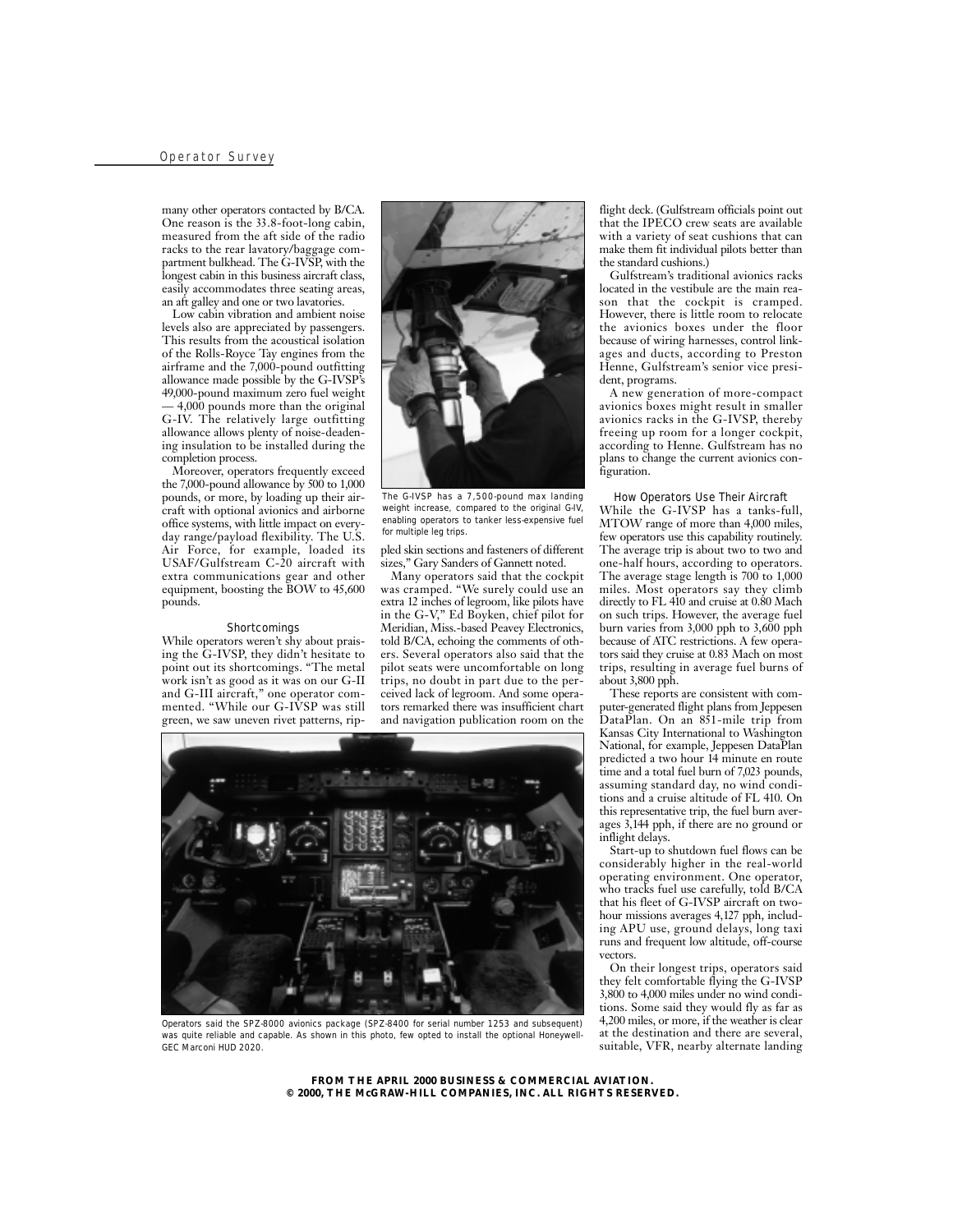

*Passengers say that the comfortable, quiet cabin is one of the G-IVSP's five best features. Gulfstream Aerospace, which completed all but a few aircraft in B/CA's Operator Survey, generally received good marks for craftsmanship. Company officials say quality has improved in recent months.*

facilities. For long overwater flights, though, few said they would stretch the range beyond 3,500 miles because of the paucity of suitable divert fields while en route and when approaching the destination airport.

On long flights, operators said their aircraft climb to an initial cruise altitude of FL 370 to FL 410, depending upon takeoff weight and temperature aloft. For example, FL 370 to FL 390 is a typical initial cruise altitude on an ISA+10°C day, depending upon takeoff weight, according to operators. If the temperature aloft approaches ISA+20°C, the G-IVSP's initial cruise altitude is FL 330 to 350 when departing at MTOW, according to Jeppesen DataPlan.

Some operators who frequently fly over the North Atlantic, where temperatures aloft are typically 15°C above standard, said their aircraft could use more highaltitude cruise thrust. Operators, though, who fly closer to the equator on their longest range trips, had no such complaints, mainly because the temperatures aloft in low latitudes are closer to standard day, or below. Temperature aloft also has an impact on fuel burn and maximum range performance. Each 10 degrees above standard reduces the G-IVSP's maximum range by 120 miles, according to the G-IVSP cruise control manual.

On the long-range trips flown at 0.80 Mach in near standard day conditions, the G-IVSP burns 4,100 pph during the first hour, 3,100 pph during the second and third hours, 2,800 pounds for the fourth and fifth hours, and 2,500 pph thereafter, according to the cruise control manual.

Operators, though, reported somewhat higher fuel flows because of ATC delays and higher than standard temperatures aloft, characteristic of the stratosphere at high latitudes. Gulfstream officials noted that it's important to fly the aircraft according to true airspeed, not indicated Mach number, to squeeze out maximum range performance on warm days.

#### Cabin Furnishings

The interior configuration of the G-IVSP is anything but cookie-cutter standard. Most interior layouts, though, have 12 to 14 seats arranged in three seating groups with an aft galley and aft lavatory, adjoining the full-width, pressurized baggage compartment, which is accessible inflight. Virtually all G-IVSP aircraft in B/CA's survey were completed at one of Gulfstream's facilities. About half of the aircraft, according to operators, have for- ward and aft lavatories, enabling the crew to have access to the forward lav without disturbing the passengers on long flights.

A number of operators said they have one or two dedicated work stations in the cabin, complete with airborne office equipment. Most operators said their aircraft are equipped with both MagnaStar air-to-ground radio-telephones and Honeywell/Marconi satcom systems.

Operators said their average load is four to six passengers. Only a few said they routinely take advantage of the 12 to 14-passenger seating capacity. One exception is San Antonio-based USAA. Bill Hodde, the firm's chief pilot, said USAA's G-IVSP carries an average of 11 passengers. Hodde also mentioned that the firm appreciates the G-IVSP's 66,000-pound MLW, thus allowing the firm to tanker fuel for roundtrips and reduce operating expense.

### Increased Production Rates,

Quality Control and Support Capacity Most G-IVSP operators are long-time Gulfstream operators, essentially members of an extended family who are quite loyal to the marque. While they are impressed with Gulfstream's aura of quality, some said, though, the metal work of their aircraft wasn't up to traditional Gulfstream standards.

Gulfstream officials weren't reluctant to own up to these concerns. "I'm not sur-



*Cabin configurations vary, but almost all have three seating areas, with an aft galley and aft lavatory. About half of the operators said their aircraft have a second, forward crew lavatory.*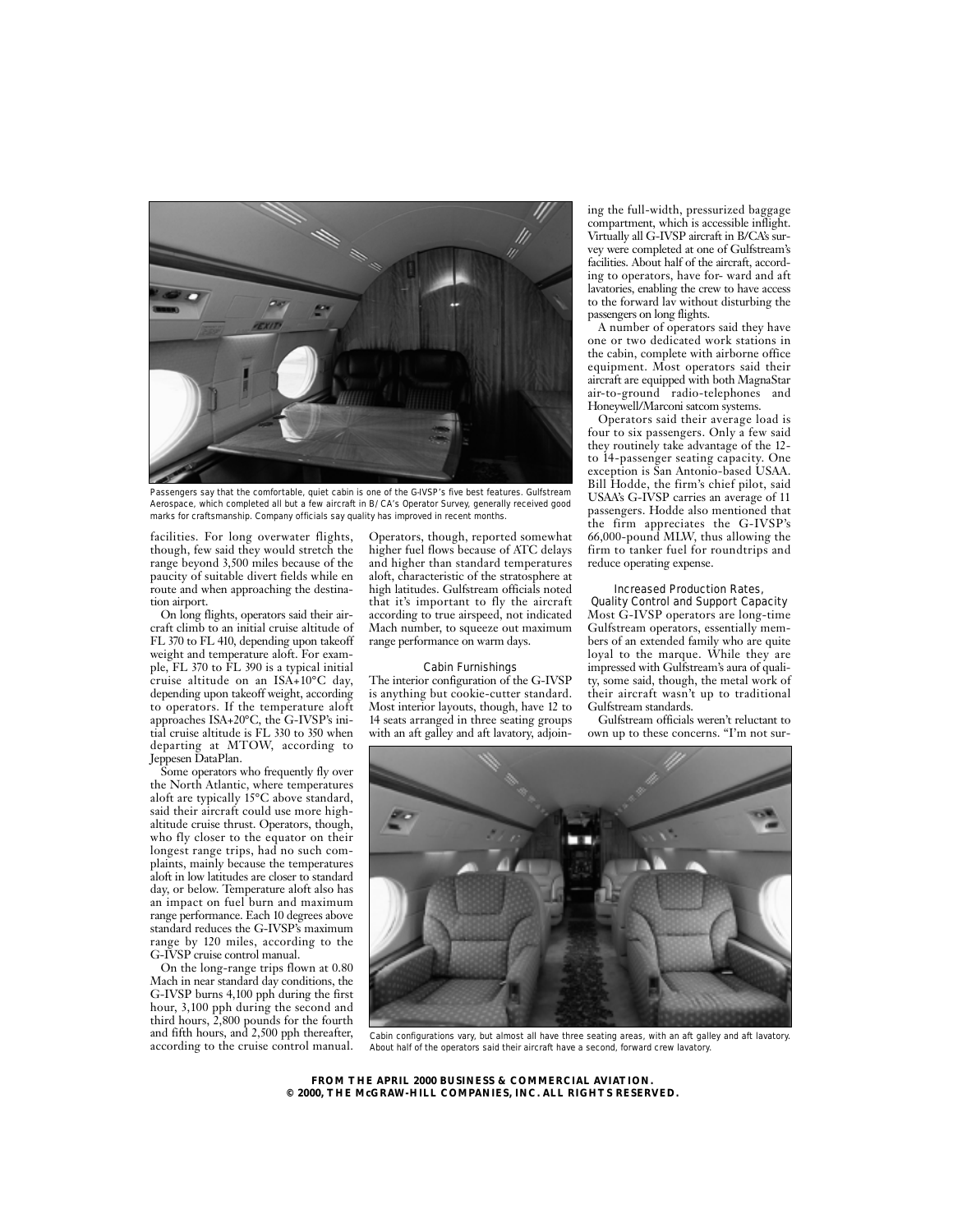



*It's a chore to load heavy items through the high baggage door, according to operators.*

prised at that [criticism]," Henne said candidly. "We did have a situation three to four years ago when we ramped up production rates." Production rates were being increased from 48 to 70 aircraft per year during that period. "We had to go through a lot of training of new people. On more recent serial numbers, the quality [of our metal work] has improved considerably," he claimed.

Henne's candor was echoed by Joe Lombardo, senior vice president, operations. Increased production strained the capacity of Gulfstream's work force in Savannah. Moreover, skilled technicians in Georgia were offered a chance to relocate to one of three facilities newly acquired by Gulfstream from K-C Aviation. Some Savannah workers moved to Appleton, Wis., Dallas and Westfield, Mass., to help ease the transition and boost completion center capacity.

For the increase in production, new workers were recruited at all facilities, according to Gulfstream officials, younger workers that didn't necessarily understand Gulfstream's traditional quality standards. "The mindset of a younger work force tends to change [regarding standards of quality]. Three years ago, we didn't do as much advanced metal work training as we should have.

Now, though, the expertise and experience of our work force has gone up dramatically because of our training programs," Lombardo explained.

Just as importantly, according to Lombardo, workers now accompany buyers of new aircraft during walk-through inspections, learning what prospective operators expect in terms of metal work,

cabinet finishing and exterior paint quality. Lombardo also said that Gulfstream is installing computer-controlled machines to automate parts of the manufacturing process, thereby reducing variability in the manufacturing process.

After-sales support also is an issue for some operators. They remarked that spare parts were scarce at satellite locations, especially the former K-C Aviation facilities. "That registers with me," said Larry Flynn, the firm's senior vice president, aircraft services. In response to operator concerns, Gulfstream asked customers to identify parts they needed most frequently and beefed up parts inventories at satellite facilities. As a result, for example, the Dallas facility received a \$6 million infusion of spares, according to Flynn.

To support international operations, Gulfstream increased the number of service locations from four to 13, with three times the number of parts and twice the inventory value, according to Flynn.

"Our main focus is on AOG [aircraft on ground] support. With our customers; we've identified the top 10 AOG parts for each Gulfstream model and we've stocked up our inventories. We're also encouraging our customers to stock those parts in their own hangars." Flynn explained.

A perceived lack of experience and expertise on the part of Gulfstream's maintenance technicians also was expressed by operators. "We had a large turnover in 1999 at our Savannah facility as people moved to posted jobs at our Appleton, Dallas and Westfield facilities. We've put in place a significant amount of training to get our service levels back up, "Flynn responded. "Our focus has been to get new people up to speed as fast as we can."

Gulfstream has improved its service center performance in recent months, according to some operators.

Some operators also perceived that fractional ownership operators were given priority at Gulfstream service facilities, thereby draining away resources available to traditional customers. "That's absolutely, positively false," Flynn countered. "We have dedicated separate parts of our service hangars and assigned separate maintenance crews to those airplanes."

Most operators thought Gulfstream's field technical representatives did a good to excellent job. We heard few complaints. On the East coast, James Albright, Rich Petelenz and John Roe, for example, earned unsolicited kudos.

#### Report Card and Gulfstream's Responses

When asked to grade their G-IVSP aircraft in detail, most operators awarded their aircraft "A" for excellent or "B" for good in all categories. Few operators had anything but praise for the G-IVSP's Rolls-Royce Tay 611-8 engines. Some noted the engines seemed to lack in highaltitude performance on warm days. "That's the price you pay for high bypass ratio engines," one operator noted.

Most operators said the Honeywell GTC36-100G APU worked fine, but some reported starting problems. Gulfstream recently enhanced the APU with an improved ignition system that should solve that shortcoming. A few operators said the APU, on hot days, doesn't supply enough bleed air for rapid engine starting or cabin cooling. However, the GTV36-100G